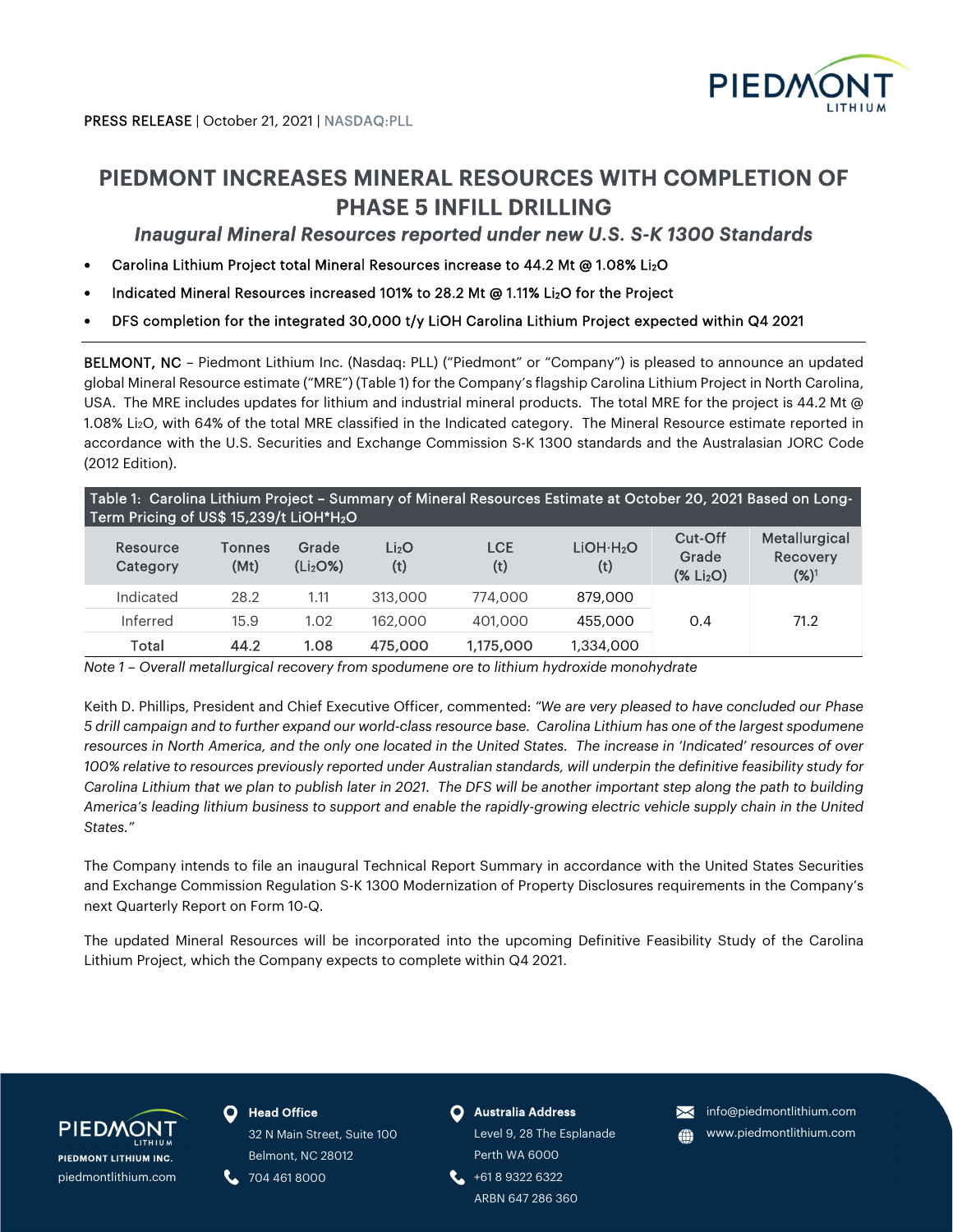

*Figure 1 - Piedmont Lithium's Carolina Lithium Project Regional Map* 

For further information, contact:

T: +1 973 809 0505 T: +1 704 910 9688

#### Keith Phillips **Brian Risinger** Brian Risinger

President & CEO VP - Investor Relations and Corporate Communications E: kphillips@piedmontlithium.com E: brisinger@piedmontlithium.com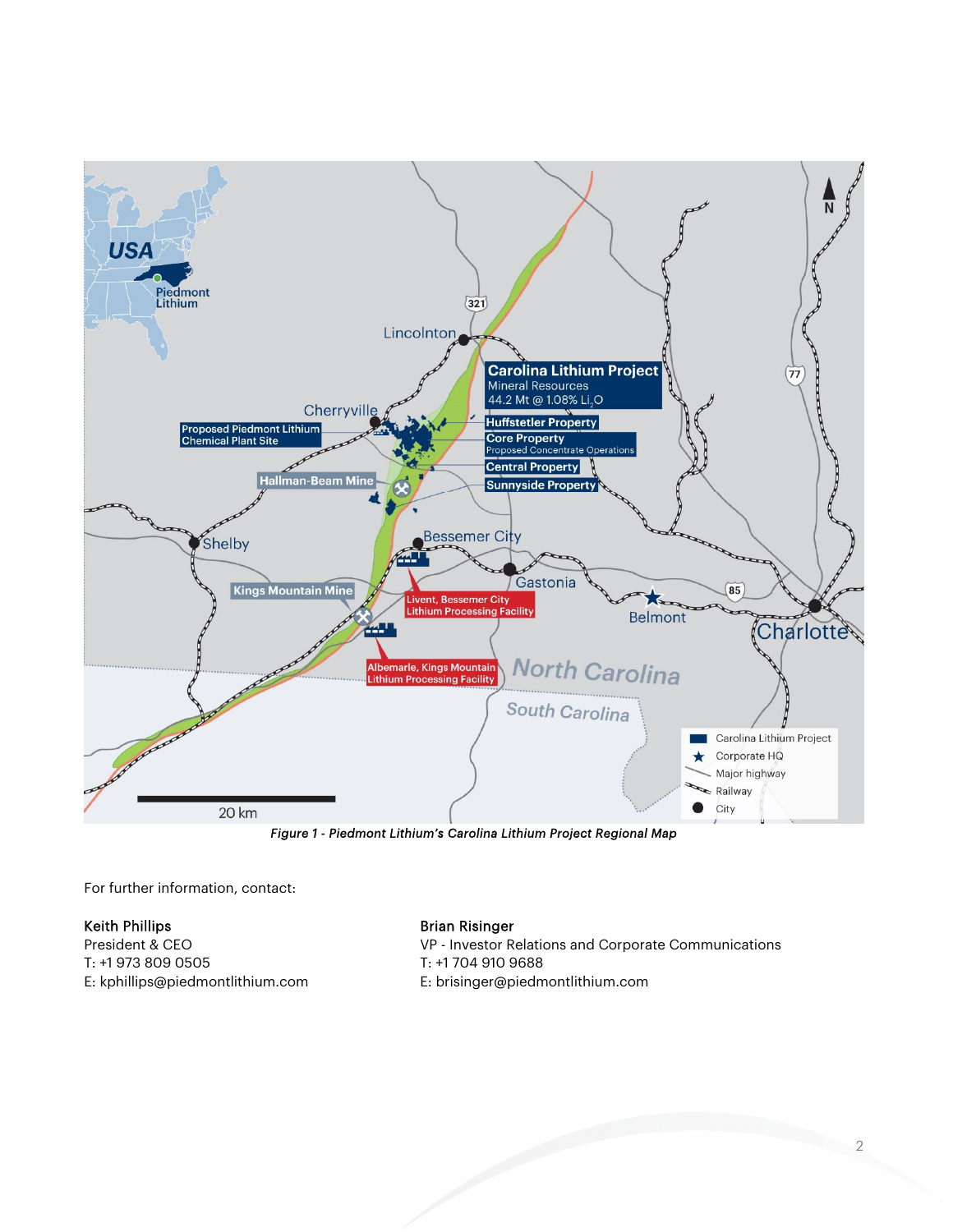## Technical Discussion

#### *Overview*

Piedmont holds a 100% interest in the Carolina Lithium Project located within the Tin-Spodumene Belt and along trend to the Hallman Beam and Kings Mountain mines, which historically provided most of the western world's lithium between the 1950s and the 1980s.

The Project is located in a rural area of Gaston County, North Carolina, USA approximately 40 km northwest of the city of Charlotte. The Project is located on the Bessemer City, Lincolnton West, and Lincolnton East United States Geological Survey (USGS) Quadrangles. The coordinate system and datum for the modeling is UTM-17N, NAD-83. The Property is centered at approximately 35°23'20"N 81°17"20"W and is comprised of approximately 3,245 total acres, of which 1,526 acres are claims on private property through option or deferred purchase agreements, 113 acres are under a long-term mineral leased agreement, 79 acres are under lease to own agreements, and 1,527 acres are owned by Piedmont. For the properties hosting the MREs in this report, Piedmont controls 100% of the surface and mineral rights per one or more agreement scenarios.

## *Global Mineral Resources*

The Global Mineral Resource estimate, reported in Table 1, includes an update of lithium and by-product Mineral Resources for the Core property and the Central and Huffstetler Mineral Resources previously reported under Australian standards on 9 June 2021. The details of the three MREs are summarized in Table 2. Central and Huffstetler properties are within one mile of the Core property along the trend of the Carolina Tin-Spodumene Belt (Figure 2). The mineral percentages for the MRE were derived from a normative mineralogical calculation using XRF major oxide analysis for spodumene bearing pegmatites within the current lithium Mineral Resource.

The Qualified Person concludes that sufficient data have been obtained through various exploration, sampling, and metallurgical testwork programs to support the geological interpretation of lithium-bearing pegmatite deposits on the Property. The data are of sufficient quantity and reliability to reasonably support the MRE. The MRE has been classified as Indicated and Inferred based on the guidelines specified by S-K 1300 and the JORC Code (2012 Edition). Classification is based upon an assessment of geological understanding of the deposit, geological and grade continuity, drill hole spacing, quality control results, search and interpolation parameters, and an analysis of available density information. Modeled Mineral Resources for each deposit appear to be of sufficient grade, quality, quantity, and coherence to have reasonable prospects for eventual economic extraction by open pit mining methods.

The Mineral Resource is based on an overall metallurgical recovery from spodumene to lithium hydroxide of 71.20%.

The updated lithium and by-product Mineral Resources will support the completion of a Definitive Feasibility Study with an estimated completion date within Q4 2021.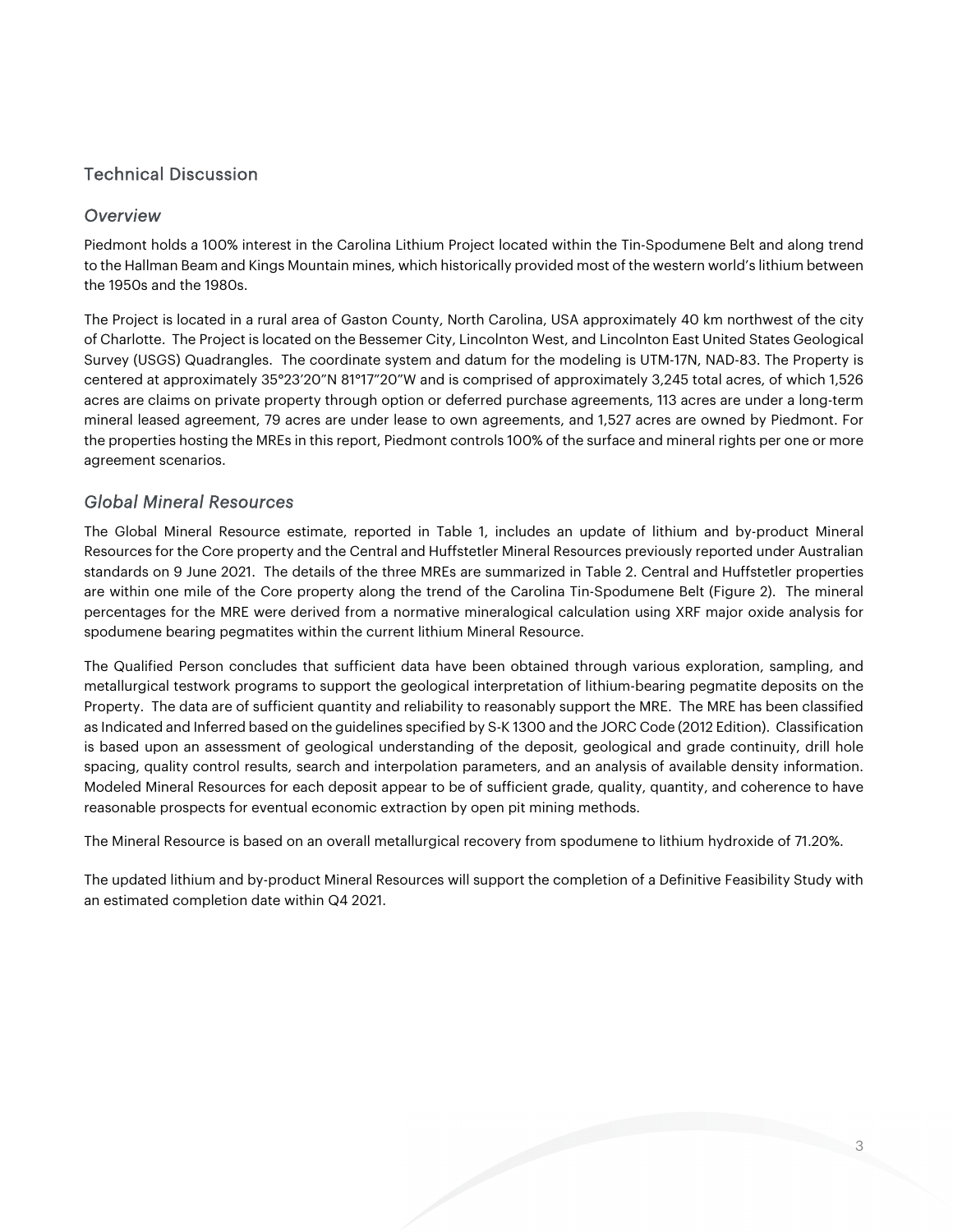| Table 2: Carolina Lithium Project – Summary of By-Product Quartz, Feldspar, and Mica Mineral Resources Estimates<br>Based on Long-Term Pricing of US\$ 15,239/t LiOH*H <sub>2</sub> O, Average By-Product Pricing of US\$ 79.50/t |                |                   |                   |                       |                 |                       |                 |                       |                 |                |
|-----------------------------------------------------------------------------------------------------------------------------------------------------------------------------------------------------------------------------------|----------------|-------------------|-------------------|-----------------------|-----------------|-----------------------|-----------------|-----------------------|-----------------|----------------|
|                                                                                                                                                                                                                                   |                |                   | Li <sub>2</sub> O |                       | Quartz          |                       | Feldspar        |                       | <b>Mica</b>     |                |
| Cut-Off Grade (Li <sub>2</sub> O %)                                                                                                                                                                                               |                |                   | 0.4               |                       | 0.4             |                       | 0.4             |                       | 0.4             |                |
| <b>Metallurgical Recovery (%)</b>                                                                                                                                                                                                 |                | 71.2 <sup>1</sup> |                   | 50.8                  |                 | 51.1                  |                 | 35.5                  |                 |                |
| Category                                                                                                                                                                                                                          | <b>Deposit</b> | Tonnes<br>(Mt)    | Grade<br>$(\%)$   | <b>Tonnes</b><br>(Mt) | Grade<br>$(\%)$ | <b>Tonnes</b><br>(Mt) | Grade<br>$(\%)$ | <b>Tonnes</b><br>(Mt) | Grade<br>$(\%)$ | Tonnes<br>(Mt) |
| <b>Indicated</b>                                                                                                                                                                                                                  | Core           | 25.75             | 1.10              | 0.282                 | 29.59           | 7.62                  | 45.06           | 11.60                 | 4.29            | 1.10           |
|                                                                                                                                                                                                                                   | Central        | 2.47              | 1.30              | 0.031                 | 28.79           | 0.71                  | 45.16           | 1.12                  | 3.24            | 0.08           |
|                                                                                                                                                                                                                                   | Huffstetler    | 0.00              | 0.00              | 0.000                 | 0.00            | 0.00                  | 0.00            | 0.00                  | 0.00            | 0.00           |
|                                                                                                                                                                                                                                   | Total          | 28.22             | 1.11              | 0.313                 | 29.52           | 8.33                  | 45.07           | 12.72                 | 4.20            | 1.18           |
| Inferred                                                                                                                                                                                                                          | Core           | 10.93             | 1.02              | 0.111                 | 29.13           | 3.18                  | 45.52           | 4.97                  | 4.18            | 0.46           |
|                                                                                                                                                                                                                                   | Central        | 2.69              | 1.10              | 0.030                 | 29.99           | 0.81                  | 43.88           | 1.18                  | 4.08            | 0.11           |
|                                                                                                                                                                                                                                   | Huffstetler    | 2.31              | 0.91              | 0.021                 | 28.82           | 0.67                  | 48.60           | 1.12                  | 3.24            | 0.08           |
|                                                                                                                                                                                                                                   | Total          | 15.93             | 1.02              | 0.162                 | 29.22           | 4.66                  | 45.67           | 7.28                  | 4.03            | 0.64           |
| <b>MRE Total</b>                                                                                                                                                                                                                  |                | 44.15             | 1.08              | 0.475                 | 29.42           | 12.99                 | 45.30           | 20.00                 | 4.12            | 1.82           |

*Note 1 – Overall metallurgical recovery from spodumene ore to lithium hydroxide monohydrate* 



*Figure 2 – Piedmont Carolina Lithium Project Mineral Resource location map showing updated MRE and resource constraining shells.*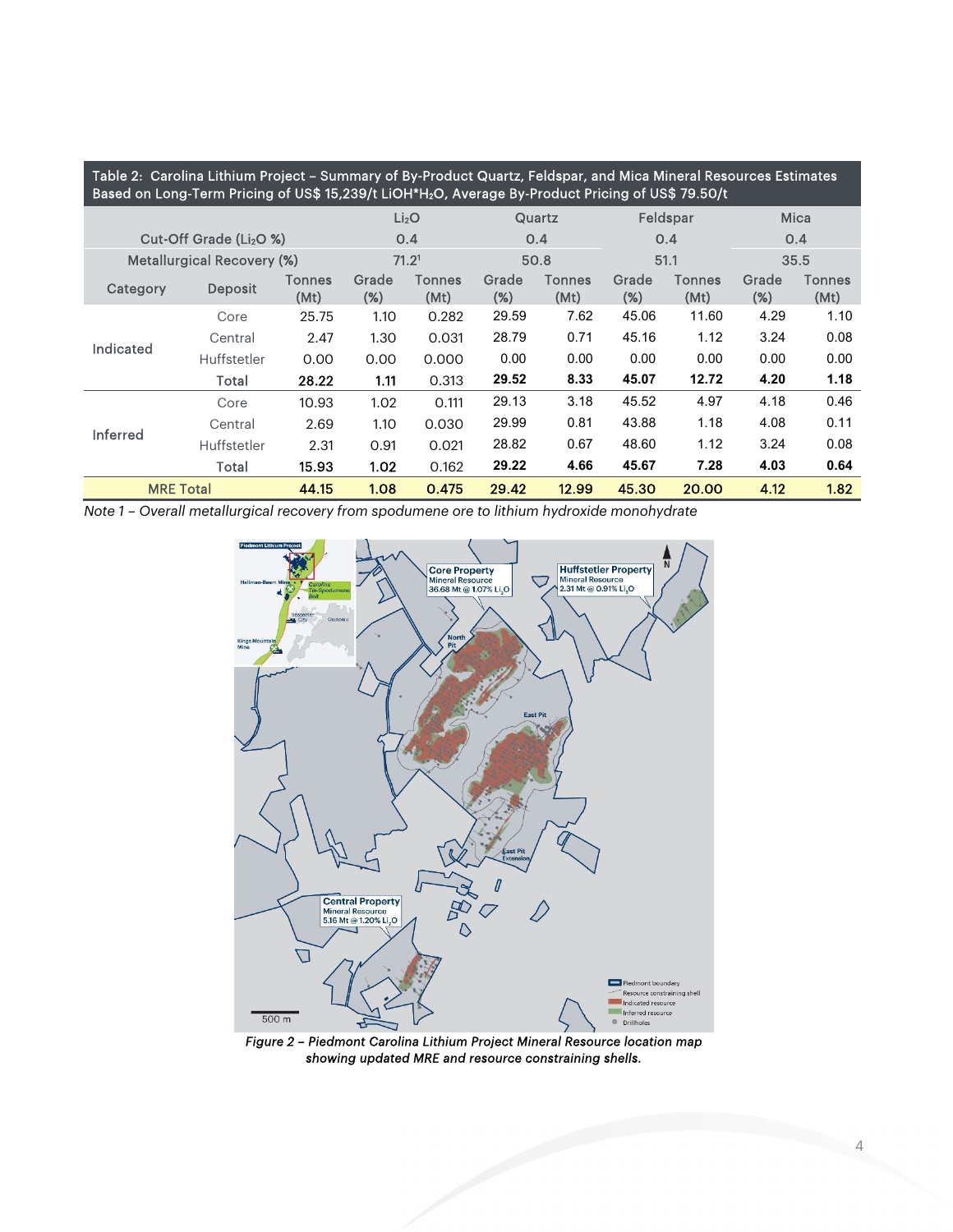#### *Core Property*

This MRE update incorporates the results of 127 diamond core holes totaling 18,567 meters (Appendix 1) drilled during the recently completed Phase 5 drill program. The update has increased the Core property MRE by 16%, from the 31.68 Mt @ 1.07% Li<sub>2</sub>O, reported in April 2021, to 36.68 Mt @ 1.07% Li<sub>2</sub>O. The increase in MRE size has come from several areas with the most significant being in the north pit area where numerous laterally extensive pegmatite sills and inclined sheets have been discovered. Sills and inclined sheets are typically stacked with cumulative true thicknesses of 10 to 20 meters. Individual sheets have been traced for 500 meters along strike and 300 meters down dip and range up to 12 meters true thickness.

A primary objective of the Phase 5 drilling was to complete infill drilling at the Core property. Results from this drilling have increased the Mineral Resources in the Indicated category by 101% compared with the Mineral Resources previously reported on June 25, 2019. Indicated resources account for 70% of the updated Core Property MRE. Furthermore, 92% of the resource is within 150 m of the topography surface.



*Figure 3 - Drillhole location map for the Core property*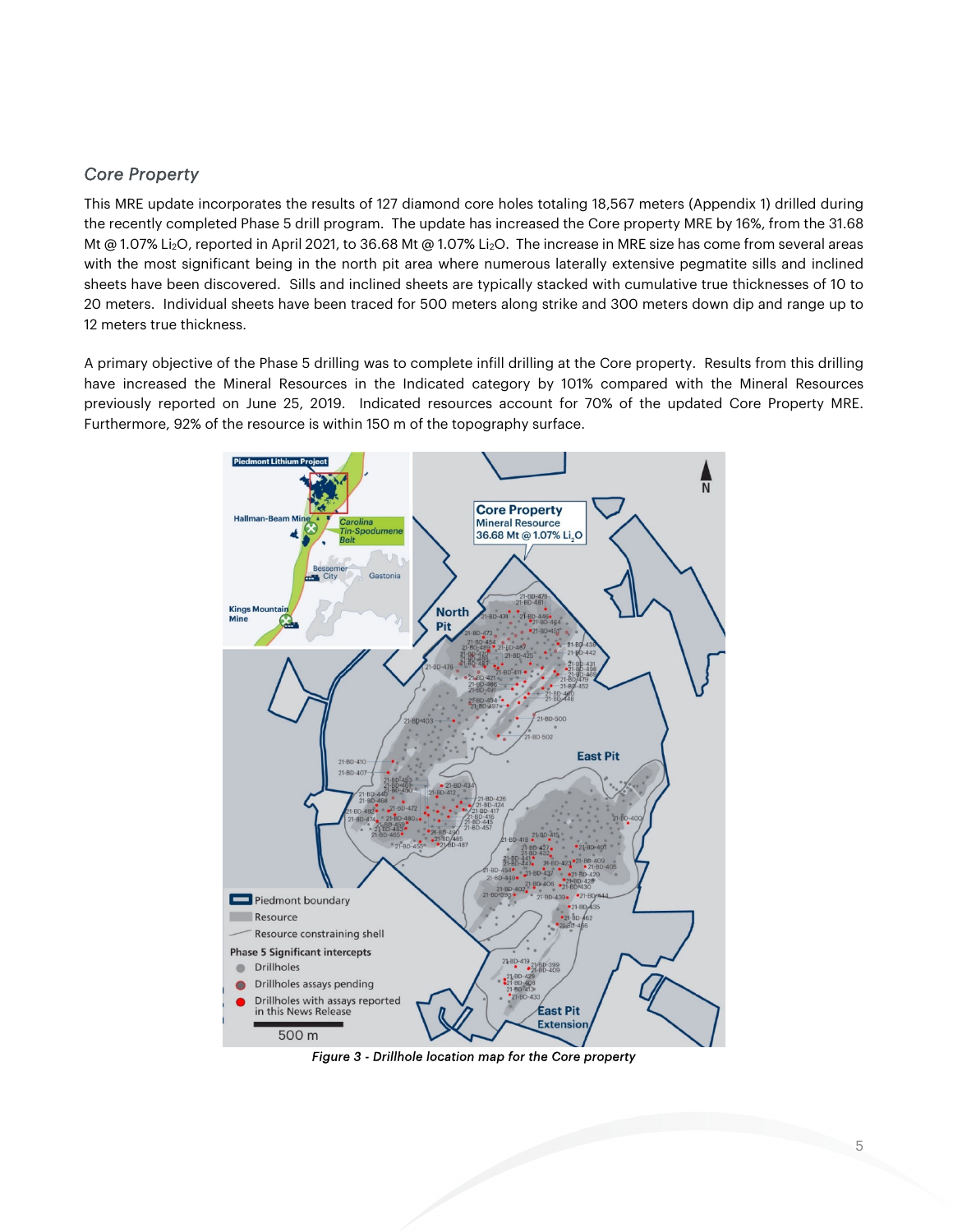## Summary of Resource Estimate and Reporting Criteria

The Mineral Resource estimate, representing in-situ lithium-bearing pegmatites, are reported in accordance with (SEC) Regulation S-K 1300 and are therefore suitable for public release. Lithium Mineral Resources include tonnage estimates for Li<sub>2</sub>O and lithium hydroxide (LiOH·H<sub>2</sub>O) whereby one tonne of Li<sub>2</sub>O is equivalent to 2.81 tonnes lithium hydroxide.

The resource has additionally been prepared in compliance with S-K 1300, JORC Code 2012 Edition and the ASX Listing Rules.

The following is a summary of the pertinent information used in the MRE.

## *Geology and Geological Interpretation*

Regionally, the Carolina Tin-Spodumene belt extends for 40 kilometers along the litho tectonic boundary between the Inner Piedmont and Kings Mountain belts. The mineralized pegmatites are thought to be concurrent and cross-cutting dike swarms extending from the Cherryville granite, as the dikes progressed further from their sources, they became increasingly enriched in incompatible elements such as lithium (Li) and tin (Sn). The dikes are considered to be unzoned.

On the property scale, spodumene pegmatites are hosted in a fine to medium grained, weakly to moderately foliated amphibolites and metasediments. The spodumene pegmatites range from fine grained (aplite) to very coarse-grained pegmatite with primary mineralogy consisting of spodumene, quartz, plagioclase, potassium-feldspar and muscovite.

## *Drilling and Sampling Techniques*

These resources are an update to the previous Mineral Resource estimates reported in June 2021 in which the resource was informed by 415 drillholes at the Core property. The current resource estimate is now informed by a total of 542 drillholes at the Core property. Table 4 shows the allocation of drillholes per property.

| Table 4: Drill Hole Summary for the Mineral Resource Estimate Update |                               |                           |                                         |  |  |  |  |
|----------------------------------------------------------------------|-------------------------------|---------------------------|-----------------------------------------|--|--|--|--|
| <b>Property</b>                                                      | Drill Type                    | Number of<br><b>Holes</b> | Number of<br><b>Holes with XRF data</b> |  |  |  |  |
| Core                                                                 | Diamond and Rotary Sonic Core | 542                       | 303                                     |  |  |  |  |
| Central                                                              | Diamond Core                  | 36                        | 22                                      |  |  |  |  |
| <b>Huffstetler</b>                                                   | Diamond Core                  | 14                        | 14                                      |  |  |  |  |

All diamond drill holes were collared with HQ and were transitioned to NQ once non-weathered and unoxidized bedrock was encountered. Drill core was recovered from surface.

Oriented core was collected on select drill holes using the REFLEX ACT III tool by a qualified geologist at the drill rig. This data was highly beneficial in the interpretation of the pegmatite dikes.

The drill spacing is approximately 40 to 80 meters along strike and down dip. This spacing is sufficient to establish continuity in geology and grade for this pegmatite system.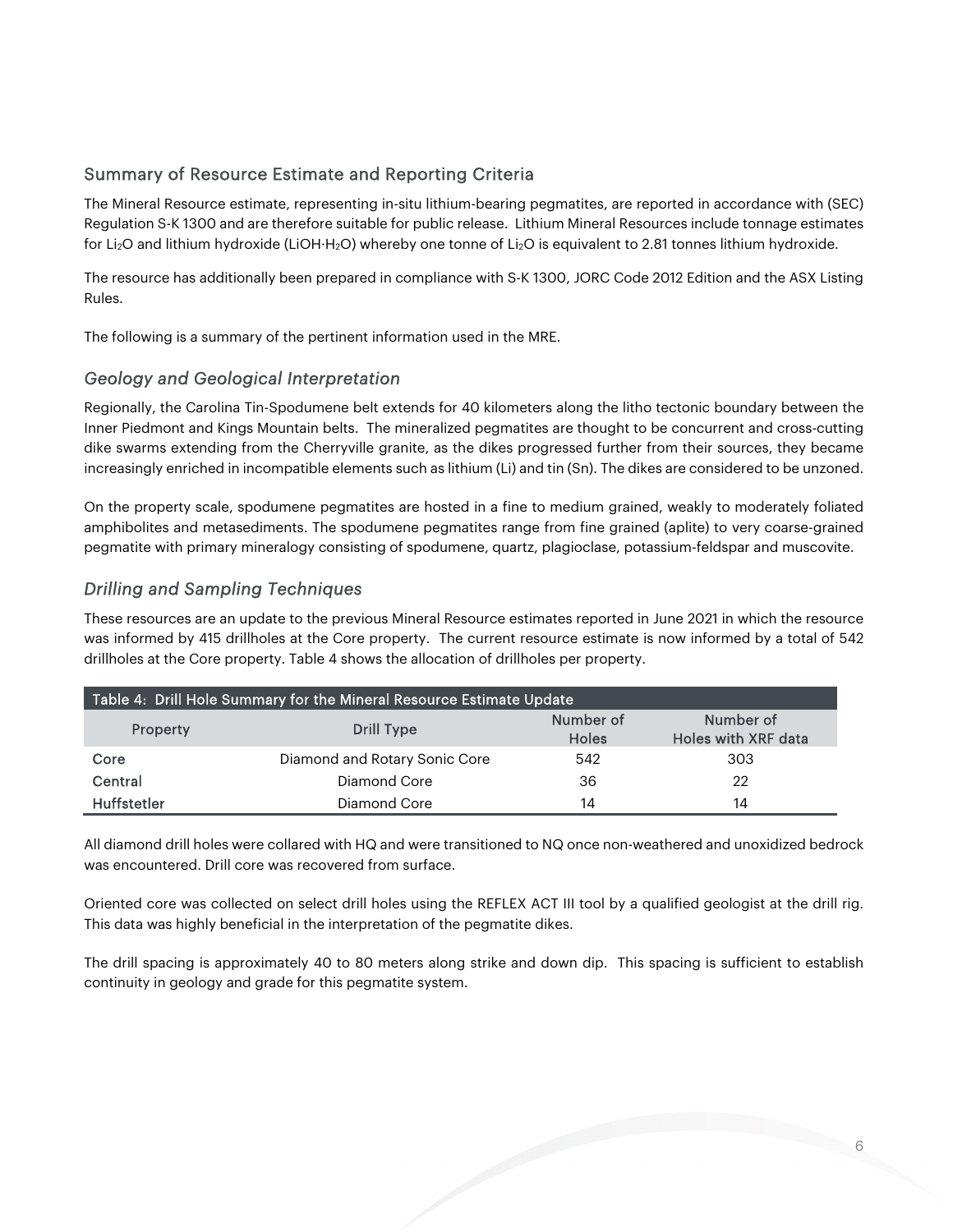Drill collars were located with the differential global positioning system (DGPS) with the Trimble Geo 7 unit which resulted in accuracies <1 meter. All coordinates were collected in State Plane and re-projected to Nad83 zone 17 in which they are reported.

Down hole surveying was performed on each hole using a REFLEX EZ-Trac multi-shot instrument. Readings were taken approx. every 15 meters (50 feet) and recorded depth, azimuth, and inclination. All holes were geologically and geotechnically logged. All holes were photographed prior to sampling. Sampled zones were subsequently photographed a second time after the samples had been marked.

The core was cut in half with a diamond saw with one half submitted as the sample and the other half retained for reference. Standard sample intervals were a minimum of 0.35 m and a maximum of 1.5 m for HQ or NQ drill core, taking into account lithological boundaries (i.e. sample to, and not across, major contacts). A CRM or coarse blank was included at the rate of one for every 20 drill core samples (i.e. 5%). Sampling precision is monitored by selecting a sample interval likely to be mineralized and splitting the sample into two ¼ core duplicate samples over the same sample interval. These samples are consecutively numbered after the primary sample and recorded in the sample database as "field duplicates" and the primary sample number recorded. Field duplicates were collected at the rate of 1 in 20 samples when sampling mineralized drill core intervals.

## *Sample Analysis Method*

Normative mineralogy was calculated from total fusion X-ray fluorescence (XRF) major element data using a least squares method (MINSQ – Herrmann, W. and Berry, R.F., 2002, Geochemistry: Exploration, Environment, Analysis, volume 2, pp. 361-368). The normative calculations were validated against and corrected where necessary using X-ray diffraction (XRD) Rietveld semi-quantitative mineralogical data from 38 sample pulps selected to represent a range of chemical compositions and mineralogy, as well as 3 QEMSCAN analyses of composite samples prepared for metallurgical test work.

#### *Resource Estimation Methodology*

Lithological and structural features were defined based upon geological knowledge of the deposit derived from drill core logs and geological observations on surface. Wireframe models of 92 pegmatite bodies were created in Micromine® by joining polygon interpretations made on cross sections and level plans spaced at 40 meters. Weathering profiles representing the base of saprolite and overburden were modelled based upon drill hole geological logging. Modelling utilized a topographic digital terrain model ("DTM") that incorporates LiDAR and photogrammetry data with high accuracy RTN-GPS survey control. The LiDAR data has an accuracy class of +/- 0.1 meters.

Rotated block models were constructed in Micromine® that encompass all modelled dikes using parent cell sizes of 6 m (E) by 12 to 18 m (N) by 6 to 18m (Z). The drill hole files were flagged by the pegmatite and weathering domains they intersected. Statistical analysis of the domained data was undertaken in Supervisor®. Samples were regularized to 1 meter composite lengths. Regularized weight percent mineral grades within the pegmatite model were analyzed to confirm the suitability of the Ordinary Kriging method also used for the lithium Mineral Resource estimate. For each modelled pegmatite, regularized compositional grades for spodumene, quartz, albite, K-spar and muscovite were interpolated into the corresponding pegmatite block model along with grades for biotite and other gangue minerals. Albite and K-spar grade estimates are summed to generate a compositional grade estimate for feldspar by-product.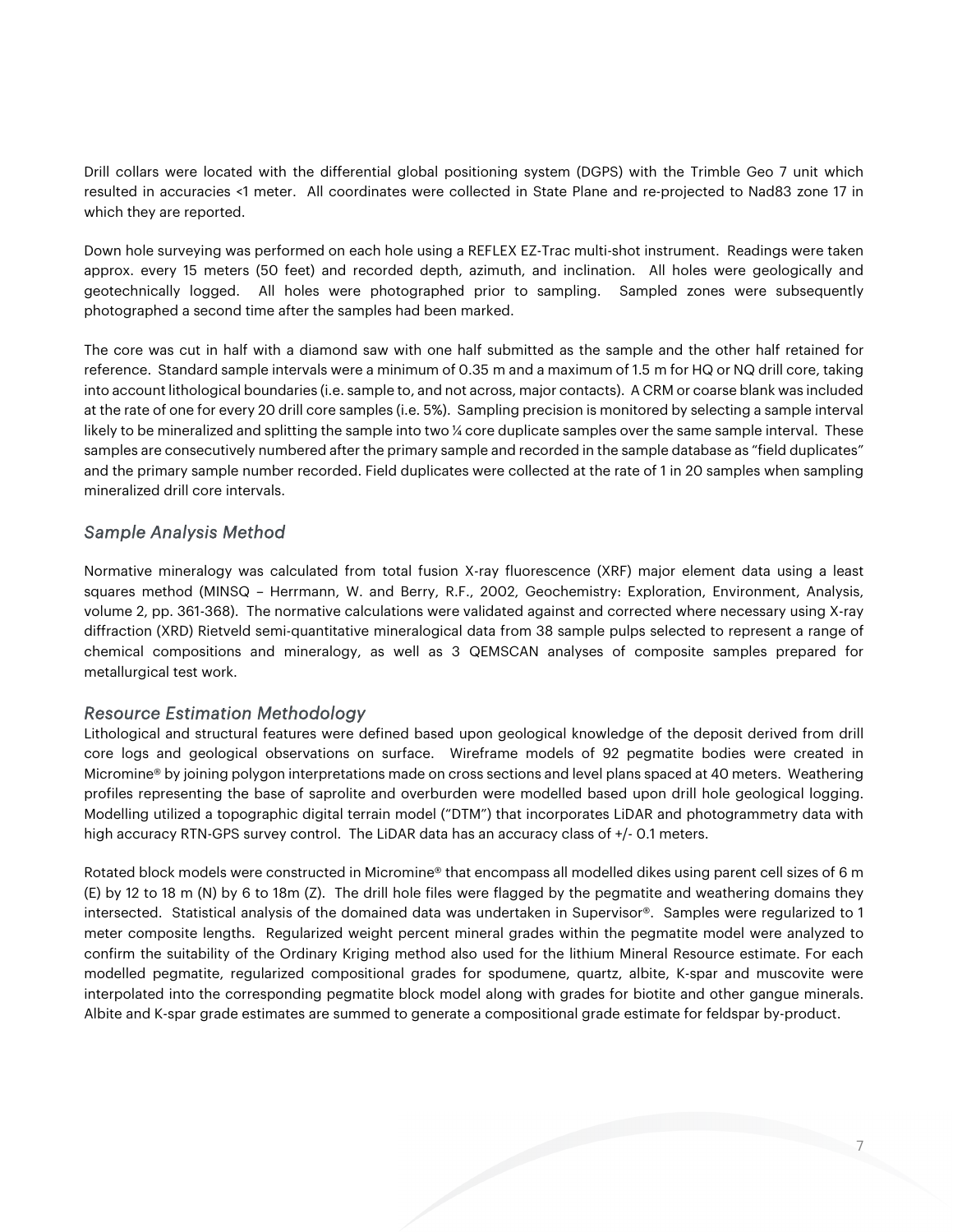Block grade interpolation was validated by means of swath plots, comparison of sample and block model mineral grade averages and correlation coefficients, and by overlapping mineral grade distribution charts for sample and block model data. Cross sections of the block model with drill hole data superimposed were also reviewed.

#### *Classification Criteria*

Resource classification parameters are based on the validity and robustness of input data and the estimator's judgment with respect to the proximity of resource blocks to sample locations and confidence with respect to the geological continuity of the pegmatite interpretations and grade estimates.

All blocks captured in pegmatite dike interpretation wireframes below the topography surface are classified as Inferred. Indicated classification boundaries define regions of blocks that, overall, meet the following criteria: Within major pegmatite dikes that are informed by at least two drill holes within a range of approximately 25 meters to the nearest drill hole in the along strike and down dip directions.

No Measured category resources are estimated.

#### *Cut-Off Grade, Mining and Metallurgical Methods and Parameters*

The Mineral Resource Estimate is reported at a 0.4% Li2O cut-off grade, in line with cut off grades utilized at comparable deposits. The economic extraction of by-product minerals is contingent on the economic extraction of lithium mineral resources at the Project. Accordingly, the by-product Mineral Resource Estimate is also reported at a 0.4% Li2O cut-off grade.

The depth, geometry, and grade of pegmatites at the property make them amenable to exploitation by open cut mining methods. The Core resource model is constrained by a conceptual pit shell derived from a Whittle optimization using estimated block value and mining parameters appropriate for determining reasonable prospects of economic extraction. These include: maximum pit slope of 50° and strip ratio of 12, mining cost of US\$2.90/t, spodumene concentration cost of US\$25/t, processing cost of US\$2,616/t LiOH·H2O, commodity price equivalent to US\$15,239/t LiOH·H2O and with appropriate recovery and dilution factors. Material falling outside of this shell is considered to not meet reasonable prospects for eventual economic extraction.

Conceptual shells for Central and Huffstetler resource models, developed using the above parameters, extended to the base of the resource models and beyond the modelled strike extent of the resource model where the deposits are open. Accordingly, the entire Central and Huffstetler resource models are considered to have reasonable prospects of eventual economic extraction.

Reasonable prospects for metallurgical recovery of spodumene and by-product minerals are supported by the results of the variability and composite sample test work undertaken at SGS laboratories in Lakefield, Ontario and previously announced on May 13, 2020. Bulk samples of the quartz, feldspar and mica co-products from the Project have been evaluated for attributes such as product size distribution, chemical composition, purity, and color. Test work results demonstrate that by-products have specifications that are marketable to prospective regional customers and strategic partners in the solar glass, engineered quartz, ceramic tile, and other industrial minerals markets.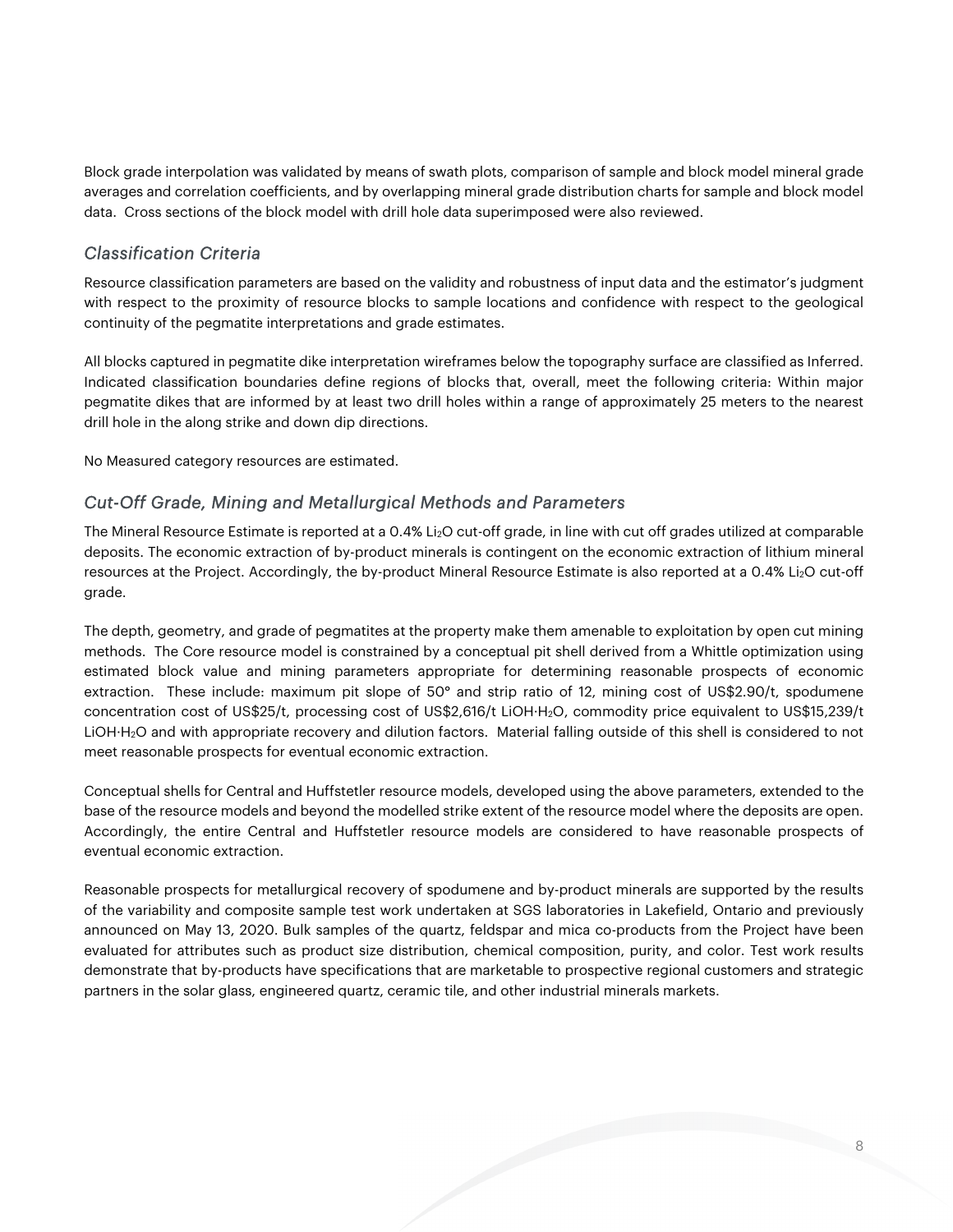## *Future Exploration*

Piedmont plans to release a Definitive Feasibility Study for the project within Q4 2021. Piedmont continues to evaluate newly acquired properties within the Carolina Tin Spodumene Belt for lithium mineralization.

The Qualified Person recommends the following actions are completed to support the ongoing Mineral Resource development effort at the Carolina Lithium Project:

- Investigate shallow portions of Core Property deposits deemed amenable to early-stage mining through infill drilling and appropriate surface methods, at 20 m to 40 m spacings. An understanding of the short-range variability of mineralization, pegmatite dike orientation, and weathering should be developed, and Measured resource classification criteria established.
- Model the extent of major metavolcanic and metasedimentary host rock units to support mine planning at the Core property. Models will improve bulk density estimation and support environmental and geotechnical characterization of waste rock.
- Conduct infill drilling to increase data density and support the upgrading of Mineral Resources from Inferred to Indicated throughout the Project.
- Undertake a study to identify new exploration targets and prioritize step-out drill targets that expand defined resource pegmatites.
- To support exploration targeting across its properties, and to direct future property acquisitions, Piedmont should continue to synthesize a mineral system model for spodumene bearing pegmatites along the TSB.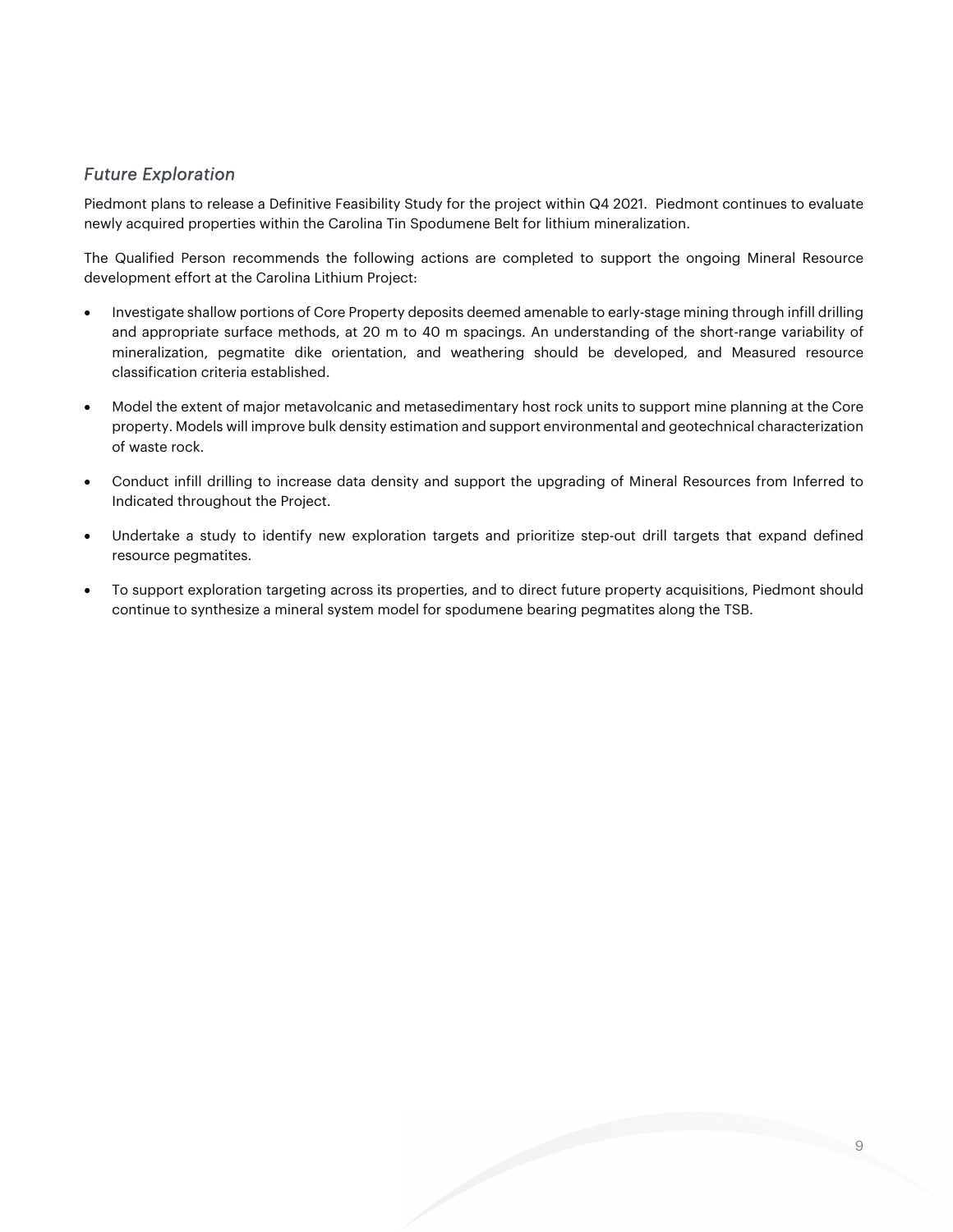#### About Piedmont Lithium

Piedmont Lithium (Nasdaq:PLL; ASX:PLL) is developing a world-class, multi-asset, integrated lithium business focused on enabling the transition to a net zero world and the creation of a clean energy economy in North America. The centerpiece of our operations, Carolina Lithium, is located in the renowned Carolina Tin Spodumene Belt of North Carolina. Combining our U.S. assets with equally strategic and in-demand mineral resources, and production assets in Quebec and Ghana, positions us to be one of the largest, lowest cost, most sustainable producers of battery-grade lithium hydroxide in the world. We will also be the most strategically located to best serve the fast-growing North American electric vehicle supply chain. The unique geology, geography and proximity of our resources, production operations and customer base, will allow us to deliver valuable continuity of supply of a high-quality, sustainably produced lithium hydroxide from spodumene concentrate, preferred by most EV manufacturers. Our diversified operations will enable us to play a pivotal role in supporting America's move toward decarbonization and the electrification of transportation and energy storage. For more information, visit www.piedmontlithium.com.

#### Forward Looking Statements

*This press release contains forward-looking statements within the meaning of or as described in securities legislation in the United States and Australia, including statements regarding exploration, development and construction activities; current plans for Piedmont's mineral and chemical processing projects; strategy; and expectations regarding permitting. Such forward-looking statements involve substantial and known and unknown risks, uncertainties and other risk factors, many of which are beyond our control, and which may cause actual timing of events, results, performance or achievements and other factors to be materially different from the future timing of events, results, performance or achievements expressed or implied by the forward-looking statements. Such risk factors include, among others: (i) that Piedmont will be unable to commercially extract mineral deposits, (ii) that Piedmont's properties may not contain expected*  reserves, (iii) risks and hazards inherent in the mining business (including risks inherent in exploring, developing, *constructing and operating mining projects, environmental hazards, industrial accidents, weather or geologically related conditions), (iv) uncertainty about Piedmont's ability to obtain required capital to execute its business plan, (v) Piedmont's ability to hire and retain required personnel, (vi) changes in the market prices of lithium and lithium products, (vii) changes in technology or the development of substitute products, (viii) the uncertainties inherent in exploratory, developmental and production activities, including risks relating to permitting, zoning and regulatory delays, (ix) uncertainties inherent in the estimation of lithium resources, (x) risks related to competition, (xi) risks related to the information, data and projections related to Sayona Quebec and IronRidge Resources, (xii) occurrences and outcomes of claims, litigation and regulatory actions, investigations and proceedings, (xiii) risks regarding our ability to achieve profitability, enter into and deliver product under supply agreements on favorable terms, our ability to obtain sufficient financing to develop and construct our projects, our ability to comply with governmental regulations and our ability to obtain necessary permits, and (xiv) other uncertainties and risk factors set out in filings made from time to time with the U.S. Securities and Exchange Commission ("SEC") and the Australian Securities Exchange, including Piedmont's most recent filings with the SEC. The forward-looking statements, projections and estimates are given only as of the date of this presentation and actual events,*  results, performance and achievements could vary significantly from the forward-looking statements, projections and *estimates presented in this presentation. Readers are cautioned not to put undue reliance on forward-looking statements. Piedmont disclaims any intent or obligation to update publicly such forward-looking statements, projections and estimates, whether as a result of new information, future events or otherwise. Additionally, Piedmont, except as required by applicable law, undertakes no obligation to comment on analyses, expectations or statements made by third parties in respect of Piedmont, its financial or operating results or its securities.*